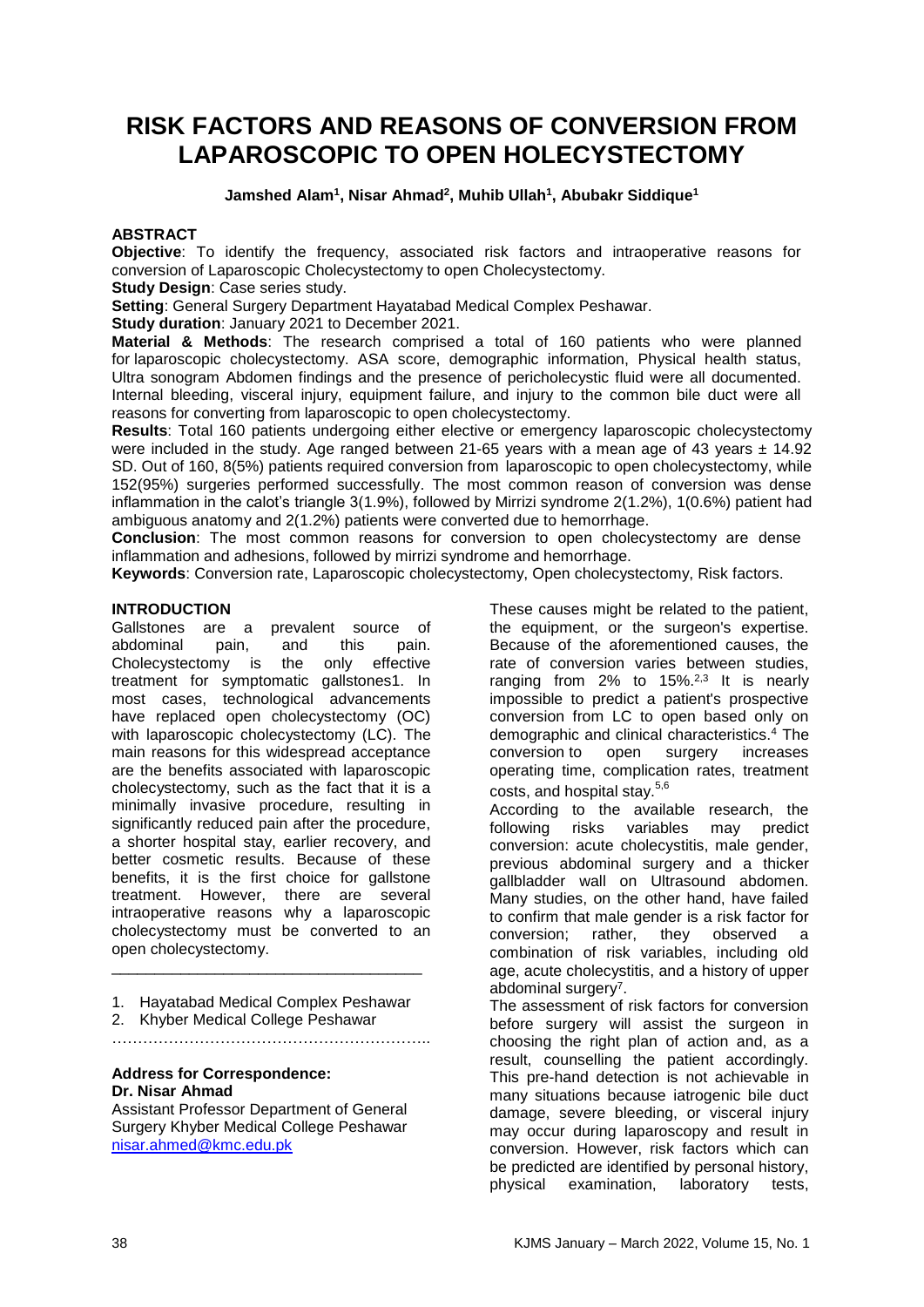ultrasound abdomen and pre anesthesia assessment etc <sup>8,9</sup>.

The conversion in majority of the cases proves to be a wise decision as it helps to avoid further risks or damage to the patient. However, it is associated with longer operation time and hospital stay and reduces cost effectivity. Therefore, there is a need to identify the risk factors that may lead to conversion to open cholecystectomy $^{10}$ .

Objective of the study is to determine the frequency of conversion of laparoscopic cholecystectomy to open cholecystectomy in a tertiary care teaching hospital and to determine the factors responsible for conversion.

# **MATERIAL & METHODS**

This case series study was conducted in Surgical Department Hayatabad Medical Complex Peshawar from January 2021 to December 2021. After taking approval form hospital ethical committee a total of 160 patients were included in the study. Sample size was calculated using WHO software for sample size determination with 95% confidence level and 5% margin of error. Patients were selected by nonprobability consecutive sampling. Patients who were already planned for elective open cholecystectomy and for whom laparoscopic cholecystectomy was combined with other procedures were excluded from the study.

Detailed demographic information of the patients including name, age, gender, mode of admission (emergency or elective) their clinical and physical examination details, past history of laparotomies, BMI, ASA score, presence of comorbidities like diabetes & hypertension were noted. The main reason of conversion from laparoscopic to open surgery like haemorrhage, dense inflammation in the calots triangle, mirrizi syndrome, equipment failure etc were noted. Statistical analysis of the data was done using SPSS version 27.0. P-value ≤0.05 was considered significant.

# **RESULTS**

Total 160 patients undergoing either elective or emergency laparoscopic cholecystectomy were included in the study. Male patients were 100(62.5%) & Female patients were 60(37.5%) respectively. Age ranged between 21-65 years with a mean age of 43 years  $\pm$ 14.92 SD. Table-1

Out of 160, 8(5%) patients required conversion from laparoscopic to open cholecystectomy (Fig 1). The most common reason of conversion was dense inflammation in the calot's triangle 3(1.9%), followed by Mirrizi syndrome 2(1.2%), 1(0.6%) patient had ambiguous anatomy and 2(1.2%) patients were converted due to hemorrhage. Fig2.

Age distribution among 160 patients was analyzed as age group of 21-40 years 45(28.1%) patients, amongst whom 2(25%) were converted, 85 (53.1%) belonged to age group 41-60 years in this group 4(50%) patients converted to open chole and age group of >60 years there were only 30 patients out of which 2 (25%) were converted respectively. According to results there was no significant relationship between age and conversion rate (p-value 0.07). (Table-II)

There was significant association between ASA score and rate of conversion (p-value 0.028). Out of 08 converted cases, there is only 1(12.5%) patient having ASA score of 1, ASA score of 2 included 4(50%) and ASA score of ≥3 included 3 (37.5%) patients who converted to open surgery respectively (Table-III)**.** 



KJMS January – March 2022, Volume 15, No. 1 39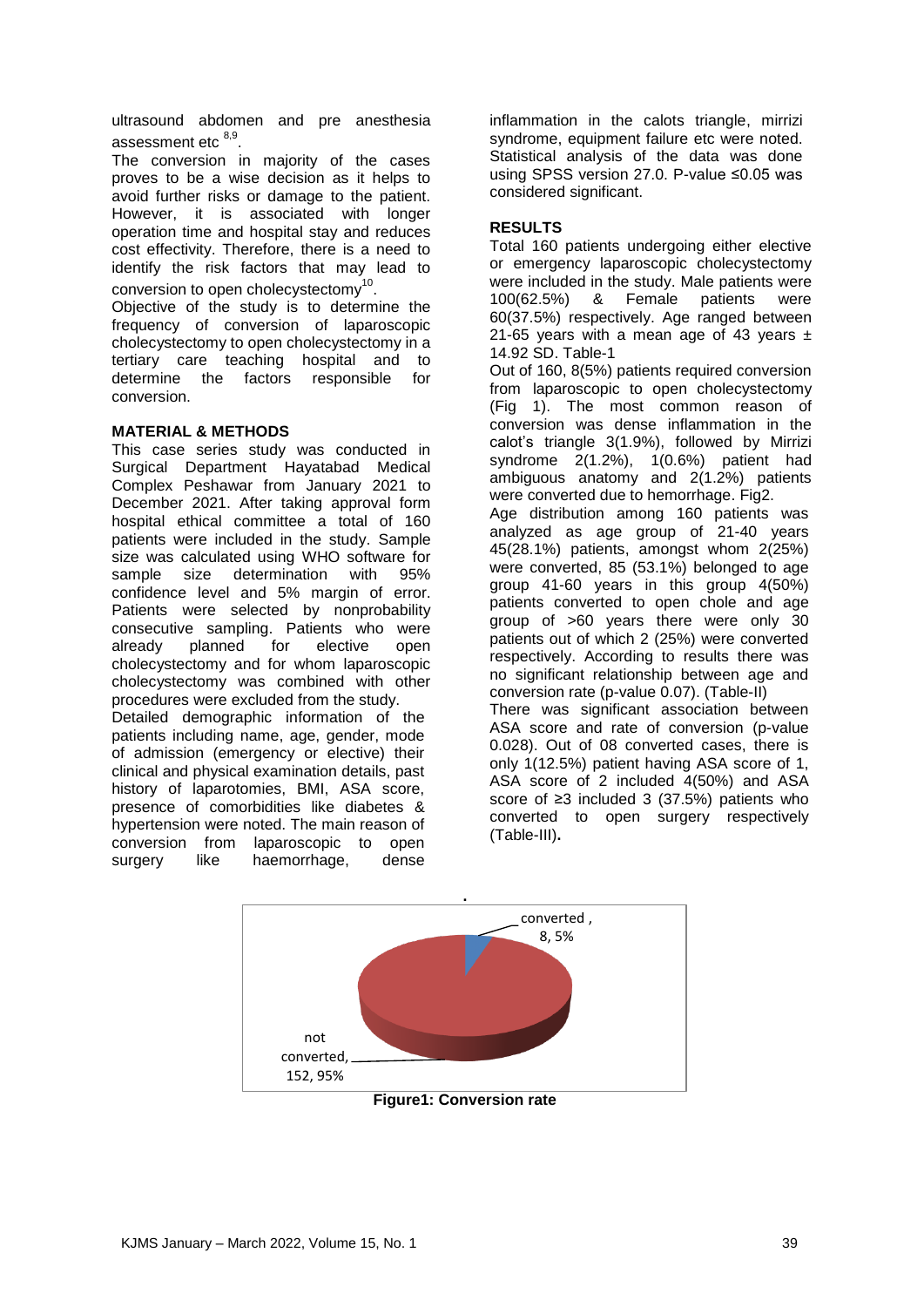

**Figure 2: conversion factors**

The most common reason of conversion was dense inflammation in the calot's triangle 3(1.9%), followed by Mirrizi syndrome 2(1.2%), 1(0.6%) patient had ambiguous anatomy and 2(1.2%) patients were converted due to hemorrhage

|            | Table-I | <b>Demographic Details</b> |            |  |
|------------|---------|----------------------------|------------|--|
| Gender     |         | <b>Frequency</b>           | Percentage |  |
| Male       |         | 100                        | 62.5       |  |
| Female     |         | 60                         | 37.5       |  |
| $\sqrt{2}$ |         |                            |            |  |

Mean age =  $43 \pm 14.92$  SD

## **Table-II: ASSOCIATION OF AGE WITH CONVERSION**

| <b>Characteristics</b> | <b>Conversion</b> | P-value      |      |
|------------------------|-------------------|--------------|------|
|                        | Yes $(n=8)$       | No (n=152)   |      |
|                        |                   |              |      |
| $21-40$ years          | 3(15%)            | $90(64.2\%)$ | 0.07 |
| 41-60 years            | 12 (60%)          | 35(25%)      |      |
| >60 years              | 5(25%)            | 15(10.7%)    |      |

#### **Table-III: ASSOCIATION OF ASA SCORE WITH CONVERSION**

| <b>ASA score</b> | <b>Number</b> | <b>Frequency</b> | P value |
|------------------|---------------|------------------|---------|
|                  |               | 12.5%            |         |
|                  |               | 50%              | 0.028   |
| ≥3               |               | 37.5%            |         |

#### **DISCUSSION**

Conversion to open surgery from laparoscopic cholecystectomy is required when safe completion of the LC cannot be ensured. It is considered a sound judgment rather than a failure of the laparoscopic procedure and helps a great deal to avoid complications and reduce morbidity. The advantages and safety of LC have made it a standard procedure for the treatment of symptomatic gall stones. But in spite of its many advantages, 2-15% of conversion rates have been reported in various studies $^{11}$ .

The decision for conversion of laparoscopic cholecystectomy to open cholecystectomy is

quite difficult and it can be based upon spectrum of disease, presence of co morbidities, surgical expertise and technical factors involved.<sup>12</sup> The demographic parameters of the patient can also play a key role in the decision making. The delay in decision of conversion may cause significant complication in terms of serious iatrogenic injuries, so elective and early decision is preferable. The conversion rate is still quite high even though laparoscopic skills have improved with advancement of technology and increasing experience of laparoscopic surgeons<sup>13</sup>.

In our study 5% patients were converted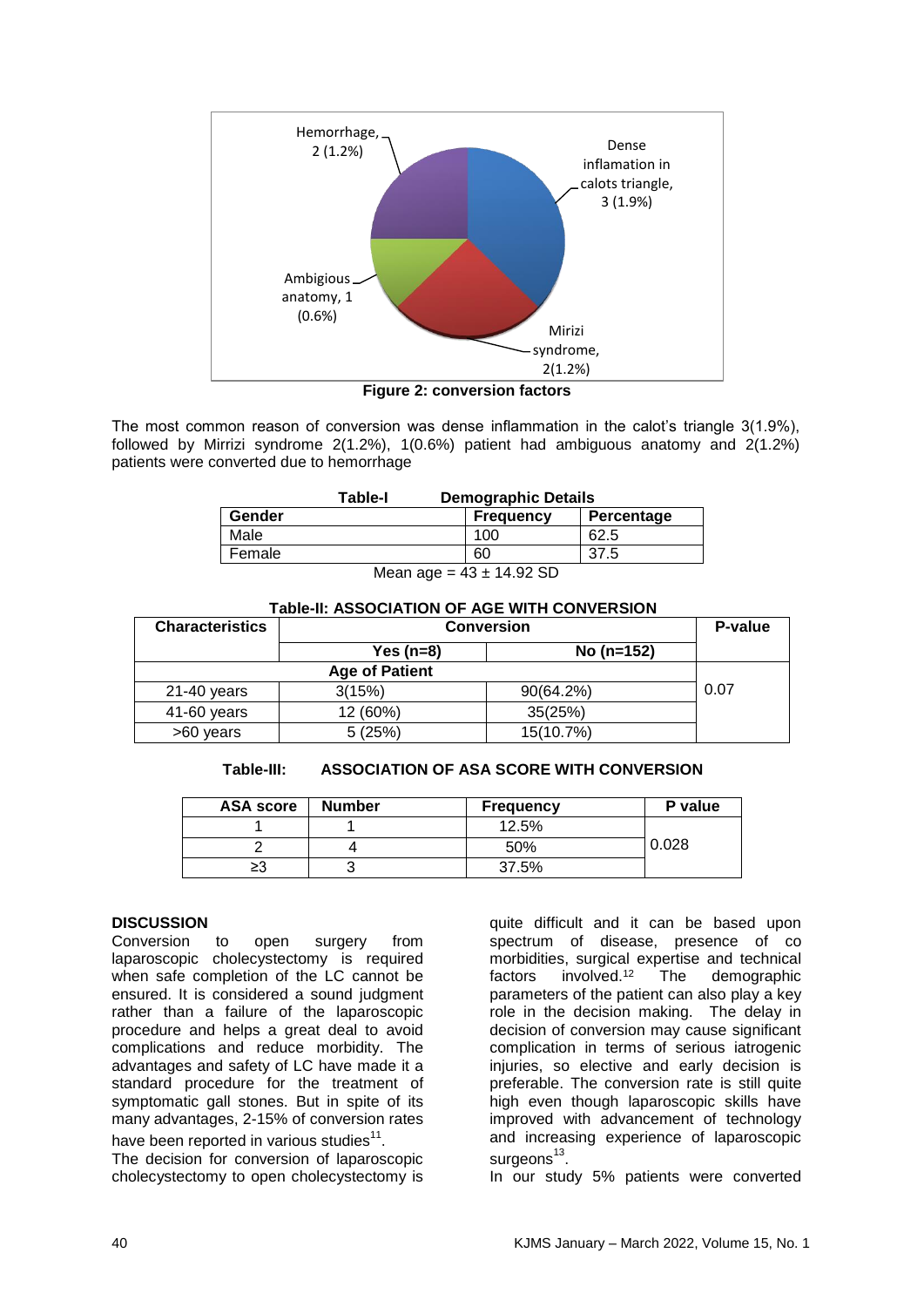from laparoscopic cholecystectomy to open cholecystectomy, which is similar to previous studies of Khatoon et al 6.46% & Paidipelly et al who found a conversion rate of 8.7%.14,15,16 Some studies have reported very less conversion rate like Shamim M et al reported a conversion rate of 2.6% from LC to OC and Dalal et al reported a rate of 1.27%.17,18 The literature reported a wide variation between conversion rates of laparoscopic to open cholecystectomy. This variation in rate of conversion ranges from 2% to 15%<sup>19,20</sup>.

Patients who have certain preoperative risk factors are likely to encounter complications during surgery or postoperatively. Therefore, a pre hand thorough review of all the risk factors based on the history, physical examination and laboratory investigations before surgery will help the surgeons a great deal to encounter the difficulty during Laparoscopy.

Preoperative prediction of patients at increased risk of conversion to open cholecystectomy has several potential advantages. Low risk patients could be identified and appropriately scheduled in an ambulatory care facility, and selected as training cases for surgical trainees, whilst high risk patients should be appropriately counselled and operated by experienced surgeons or alternatively can be directly placed for open surgery.

# **CONCLUSION**

The most common reasons for conversion to open cholecystectomy are dense inflammation and adhesions, followed by mirrizi syndrome and hemorrhage.

Patient selection is very important for efficient, safe training in Laparoscopic cholecystectomy. Based on the presented data, pathways could be suggested that enable the surgeon to precisely decide, during Laparoscopic cholecystectomy, when to convert to open surgery.

# **REFERENCES**

- 1. Bayram C, Valenti L, Miller G. Gallbladder disease. Aust Fam Physician 2013; 42(7): 443-46.
- 2. Lengyel BI, Panizales MT, Steinberg J, Ashley SW, Tavakkoli A. Laparoscopic cholecystectomy: what is the price of conversion?. Surg J 2012; 152(2): 173-78.
- 3. Hu ASY, Menon R, Gunnarsson R, de-Costa A. Risk factors for conversion of laparoscopic cholecystectomy to open surgery - A systematic literature review of 30 studies. Am J Surg 2017; 214(5): 920- 30.
- 4. Goonawardena J, Gunnarsson R, de Costa A. Predicting con- version from laparoscopic to open cholecystectomy presented as a probability nomogram based on preoperative patient risk factors. Am J Surg 2015; 210(3): 492-500.
- 5. Alqahtani R, Ghnnam W, Alqahtani M, Qatomah A, AlKhathami A, Alhashim A. Role of male gender in laparoscopic cholecystec- tomy outcome. Int J Surg Med 2015; 1(2): 38-42.
- 6. Ashfaq A, Ahmadieh K, Shah AA. The difficult gallbladder: outcomes following laparoscopic cholecystectomy and the need for open conversion. Am J Surg 2016; 212(6): 1261-64.
- 7. Reddy SVR, Balamaddaiah G. Predictive factors for conversion of laparoscopic cholecystectomy to open cholecystectomy: a retrospective study. Int Surg J 2016; 3(2): 817-20.
- 8. Thyagarajan M, Singh B, Thangasamy A, Rajasekar S. Risk factors influencing conversion of laparoscopic cholecystectomy to open cholecystectomy. Int Surg J 2017; 4(10): 3354-57.
- 9. Sutcliffe RP, Hollyman M, Hodson J, Bonney G, Vohra RS, Griffiths EA, et al. Preoperative risk factors for conversion from laparoscopic to open cholecystectomy: a validated risk score derived from a prospective U.K. database of 8820 patients. Hepato-Pancreato-Biliary 2016;18(11):922–8.
- 10. Siddiqui MA, Rizvi SAA, Sartaj S, Ahmad I, Rizvi SWA. A standardized ultrasound scoring system for preoperative prediction of difficult Laparoscopic Cholecystectomy. J Med Ultrasound 2017; 25(4): 227-31.
- 11. Rothman JP, Burcharth J, Pommergaard HC, Viereck S, Rosen- berg J. Preoperative risk factors for conversion of laparoscopic cholecystectomy to open surgery-a systematic review and metaanalysis of observational studies. Dig Surg 2016; 33(5): 414-23.
- 12. Constantini R, Caldaralo F, Palmieri C, Napolitano L, Aceto L, Cellini C, et al. Risk factors for conversion of Laparoscopic cholecystectomy. Ann Ital Chir-Published online 2011; 1(1): 1-6.
- 13. Licciardello AM. Arena A, Nicosia B, Stefano DI, Calì G, Arena GV. Preoperative risk factors for conversion from laparoscopic to open cholecystectomy. Europe Med Pharma Sci 2014; 18(2): 60-66.
- 14. Khatoon S, Shaikh AR. Reasons and morbidity of conversions in laparoscopic